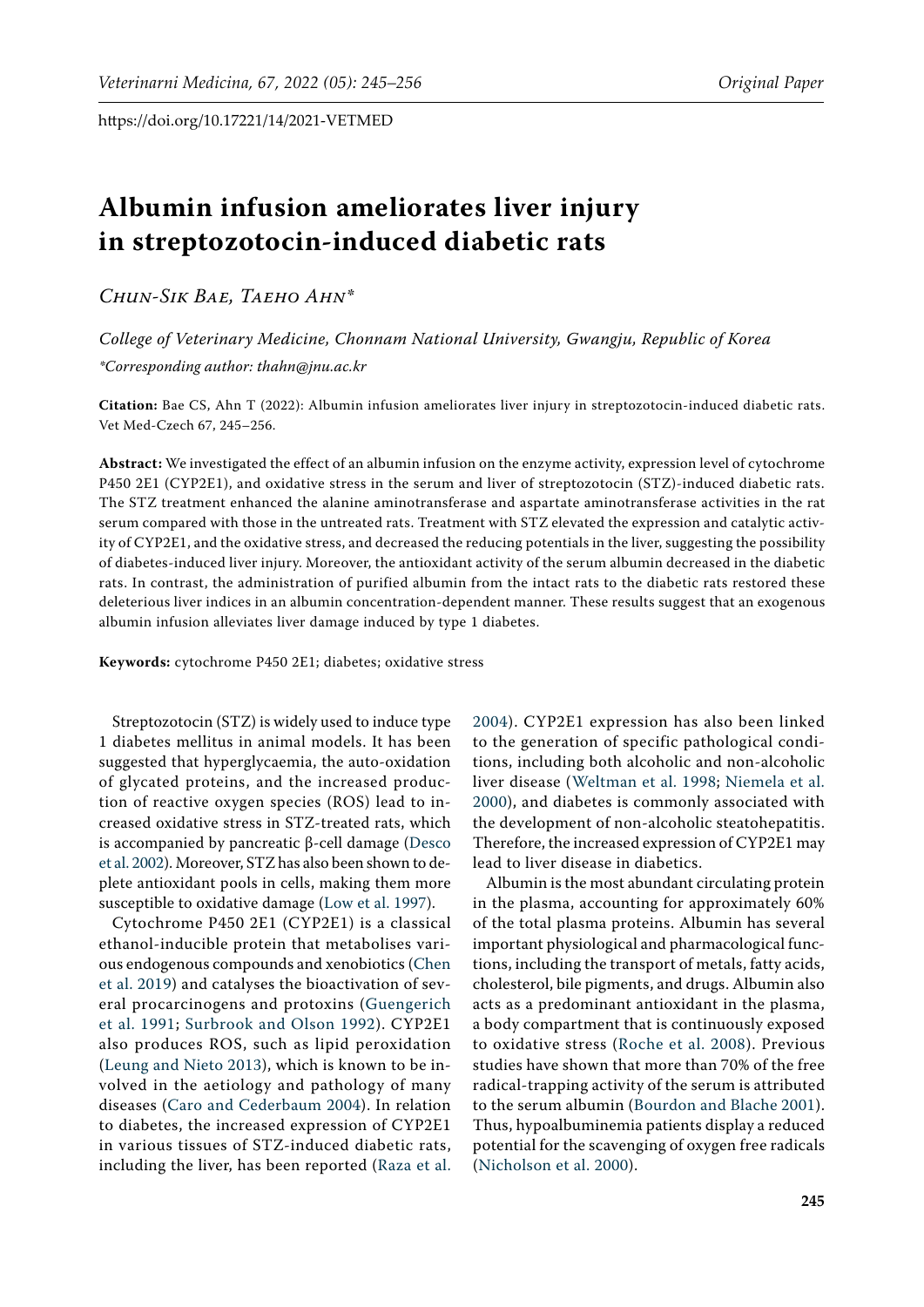In this study, we investigated the effect of an external albumin administration on a liver injury in STZ-induced diabetic rats. In addition, the influence of the diabetic occurrence on the serum albumin was re-evaluated.

# **MATERIAL AND METHODS**

#### **Experimental animals**

Six-week-old male Sprague Dawley rats weighing 200−250 g were obtained from Samtako Bio Korea (Osan, Republic of Korea). Type 1 diabetes was then induced in the rats with similar body weights after one week of quarantine and acclimation. The rats were housed individually in stainless steel cages in a room with a controlled temperature of  $23 \pm 1$  °C with alternating 12 h periods of light and dark. They were fed commercial rodent chow (Samyang Feed Co., Wonju, Republic of Korea). The experimental design was approved by the Committee for the Care and Use of Laboratory Animals at the Chonnam National University (CNU IACUC-YB-2019-30).

#### **Purification of serum albumin**

The albumin in the rat serum was aseptically purified on a clean bench using a modified method reported previously ([Raoufinia et al. 2016](#page-11-6)). Briefly, the blood serum was obtained from the rats, and the serum proteins were precipitated by adding 50% (w/v) ammonium sulfate. After collecting and dialysing the precipitant fractions, the albumin was purified using affinity-column chromatography with anti-albumin antibody-immobilised sepharose. The purity was checked by 11% sodium dodecyl sulfate-polyacrylamide gel electrophoresis (SDS-PAGE), Coomassie blue staining, and densitometry. Fractions with a purity over 98% were then used throughout all the relevant experiments.

# **Induction of diabetes and albumin administration**

Diabetes was induced by a single intraperitoneal injection of STZ (100 mg/kg body weight in a 0.1 M citrate buffer). The rats in the nondiabetic group (control) were injected with an equivalent volume

of the 0.1 M citrate buffer only. Five days after injection, the severity of the induced diabetic state was assessed by monitoring the blood glucose levels using Accutrend® reagent strips (Roche Diagnostics GmbH, Mannheim, Germany). Rats with blood glucose levels exceeding 3.0 g/l were classified as diabetic rats. The rat blood was collected from the caudal *vena cava*. The purified serum albumin from the nondiabetic rats was dissolved in sterile phosphate-buffered saline and co-administered with the STZ to the rats through the tail vein. Albumin (196 mg/ml in the phosphate buffered saline solution) was injected into the rats (approximately 700 mg/kg body weight) for IN-1 ([Tables 1](#page-2-0) and [2](#page-2-1)). The same amount of albumin was administered again for IN-2 ([Tables 1](#page-2-0) and [2\)](#page-2-1), 2 h after the first infusion.

#### **Serum biochemical analysis**

The rats were anaesthetised using a combination of xylazine hydrochloride (Rompun; Bayer Korea, Seoul, Republic of Korea; 10 mg/kg) and ketamine HCl (Yuhan Co., Seoul, Republic of Korea; 40 mg/kg). Blood samples were collected by venepuncture from the posterior *vena cava*. Each sample was centrifuged at 1 000 × *g* for 10 min within 30 min after collection, and then the top serum layer was removed. The albumin concentration in the serum was measured using the Albumin (BCG) Assay Kit (Abcam, Cambridge, UK). The concentration of triglycerides (TG) was measured using an ADVIA® 2400 (Siemens, Washington DC, USA). The 3-hydroxybutyrate and acetoacetate concentrations were determined using a method reported previously [\(McGarry et al. 1970\)](#page-11-7).

# **Fractionation of liver cells and preparation of pancreas lysates**

The cytosolic and microsomal fractions of the liver cells were obtained using a previously described method ([Kamath et al. 1971](#page-10-7)): immediately after decapitation, the liver was excised, rinsed in liquid nitrogen, diced, and homogenised in 2–5 volumes of 100 mM Tris-HCl (pH 7.4, 4 °C) containing 2 mM of phenylmethyl sulfonyl fluoride and pepstatin (12.5  $\mu$ g/ml), a protease inhibitor, using a homogeniser (IKAm, Staufen, Germany). The homogenate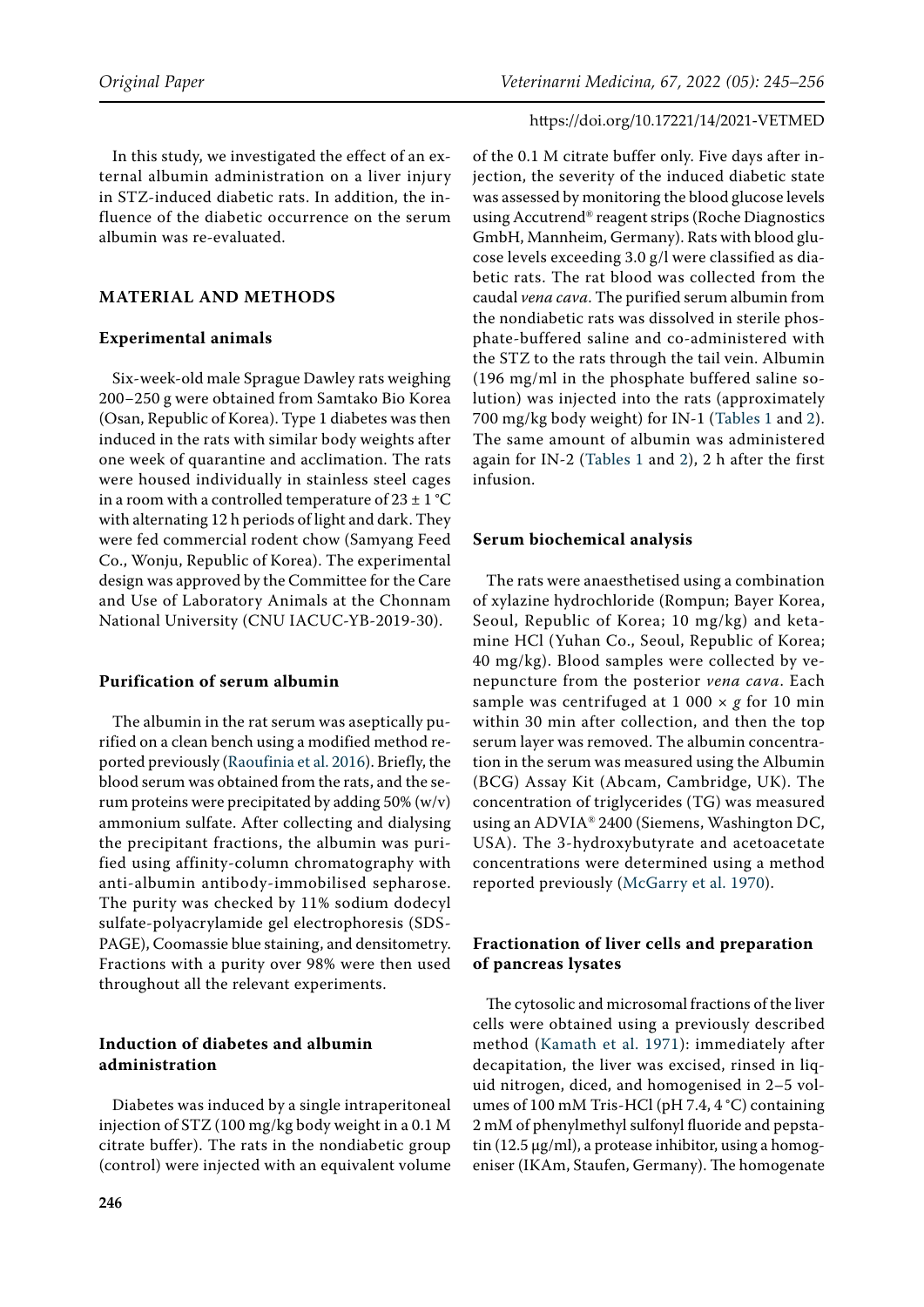| Assays  | Units       | Control         | <b>STZ</b>                   | $STZ/IN-1$                                         | $STZ/IN-2$                                             |
|---------|-------------|-----------------|------------------------------|----------------------------------------------------|--------------------------------------------------------|
| AI.T    | $\mu$ kat/l | $0.81 \pm 0.37$ | $2.14 \pm 0.53^*$            | $1.31 \pm 0.44$<br>$(1.72 \pm 0.51)$               | $1.07 \pm 0.38$ <sup>**</sup><br>$(1.20 \pm 0.35)$     |
| AST     | $\mu$ kat/l | $1.93 \pm 0.70$ | $6.32 \pm 1.30^*$            | $3.75 \pm 0.94$ <sup>**</sup><br>$(4.24 \pm 0.98)$ | $2.96 \pm 0.86$<br>$(3.47 \pm 0.88^{\ast\ast})$        |
| TG      | mg/l        | $1.338 \pm 215$ | $2.899 \pm 434$ <sup>*</sup> | $2048 \pm 389$<br>$(2.295 \pm 406)$                | $1.897 \pm 402$ <sup>**</sup><br>$(1718 \pm 314^{**})$ |
| Ketones | mmol/l      | $242 \pm 58$    | $1224 \pm 297$ <sup>*</sup>  | $661 \pm 183$<br>$(890 \pm 208)$                   | $504 \pm 157$<br>$(774 \pm 181)$                       |
| Albumin | g/l         | $43 \pm 5$      | $39 \pm 3$                   | <b>ND</b>                                          | <b>ND</b>                                              |
| Glucose | g/l         | $1.060 \pm 320$ | $4780 \pm 1120^*$            | $4420 \pm 950^*$<br>(ND)                           | $4530 \pm 1040^*$<br>(ND)                              |

<span id="page-2-0"></span>Table 1. Blood biochemical analyses and enzyme activities in the rat serum

One μkat corresponds to the amount of ALT or AST required to generate 1.0 µmole of pyruvate or glutamate per minute at 37°C, respectively

STZ/IN-1 and STZ/IN-2 represent one (1.0 ml at 196 mg/ml) and two consecutive infusions of albumin, respectively \**P* < 0.05 compared with that of control; \*\**P* < 0.05 compared with that of STZ

ND = not determined; STZ = streptozotocin; TG = triglycerides

<span id="page-2-1"></span>Table 2. Oxidative stress and GST, CAT and SOD enzyme activities in the rat liver

| Assays     | Unit                 | Control          | <b>STZ</b>        | $STZ/IN-1$                             | $STZ/IN-2$                                                 |
|------------|----------------------|------------------|-------------------|----------------------------------------|------------------------------------------------------------|
| <b>ROS</b> | pmol/mg protein      | $3.1 \pm 0.9$    | $6.8 \pm 1.7^*$   | $4.4 \pm 1.2$<br>$(5.1 \pm 1.3)$       | $3.5 \pm 1.0^{**}$<br>$(3.4 \pm 1.2^{*})$                  |
| <b>GSH</b> | nmol/mg protein      | $52.4 \pm 18.5$  | $33.5 \pm 11.4$   | $38.2 \pm 15.0$<br>$(31.7 \pm 16.3)$   | $45.7 \pm 16.3$<br>$(39.8 \pm 13.9)$                       |
| <b>GST</b> | nmol/min/mg protein  | $197.6 \pm 47.6$ | $98.9 \pm 28.5^*$ | $138.3 \pm 33.7$<br>$(152.4 \pm 40.2)$ | $168.5 \pm 32.1$ "<br>$(173.5 \pm 45.9)$                   |
| <b>CAT</b> | µkat/mg protein      | $0.26 \pm 0.05$  | $0.11 \pm 0.02^*$ | $0.16 \pm 0.03$<br>$(0.13 \pm 0.02)$   | $0.20 \pm 0.04$ <sup>**</sup><br>$(0.17 \pm 0.03^{\circ})$ |
| SOD        | $\mu$ kat/mg protein | $2.52 \pm 0.59$  | $1.44 \pm 0.34^*$ | $1.93 \pm 0.43$<br>$(1.37 \pm 0.37)$   | $2.16 \pm 0.61$<br>$(1.80 \pm 0.51)$                       |

One μkat of CAT decomposes 1.0 µmole of  $H_2O_2$  to oxygen and water per minute at a substrate concentration of 50 mM H2O2. One μkat of SOD inhibits the rate of reduction of cytochrome *c* by 50% in a coupled reaction, using xanthine and xanthine oxidase, at 25 °C

\**P* < 0.05 compared with that of control; \*\**P* < 0.05 compared with that of STZ

CAT = catalase; GSH = glutathione; GST = glutathione transferase; ROS = reactive oxygen species; SOD = superoxide dismutase; STZ = streptozotocin

was centrifuged at 10 000 × *g* for 20 min (4 °C), and the resultant supernatant was centrifuged at 200 000 × *g* for 60 min (4 °C) to sediment the microsomes. The supernatant was used as the cytosolic fraction and the microsomal pellet was suspended in 100 mM Tris-HCl (pH 7.4, 4 °C). The pancreas lysates were prepared by homogenisation in a modified radioimmunoprecipitation assay (RIPA) buffer (150 mM of NaCl, 1 mM of phenylmethylsulfonyl fluoride, 1% (v/v) Triton X-100, 1% (w/v) sodium deoxy-

cholic acid, 0.1% of sodium dodecyl sulfate (SDS),  $5 \mu$ g/ml of aprotinin,  $5 \mu$ g/ml of leupeptin). The tissue and cell debris were removed by centrifugation  $(10\ 000 \times g \text{ for } 20 \text{ min}, 4 \degree C).$ 

#### **Assay of enzyme activities**

The *p*-nitrophenol hydroxylase activity of CYP2E1 was measured using the microsomal fractions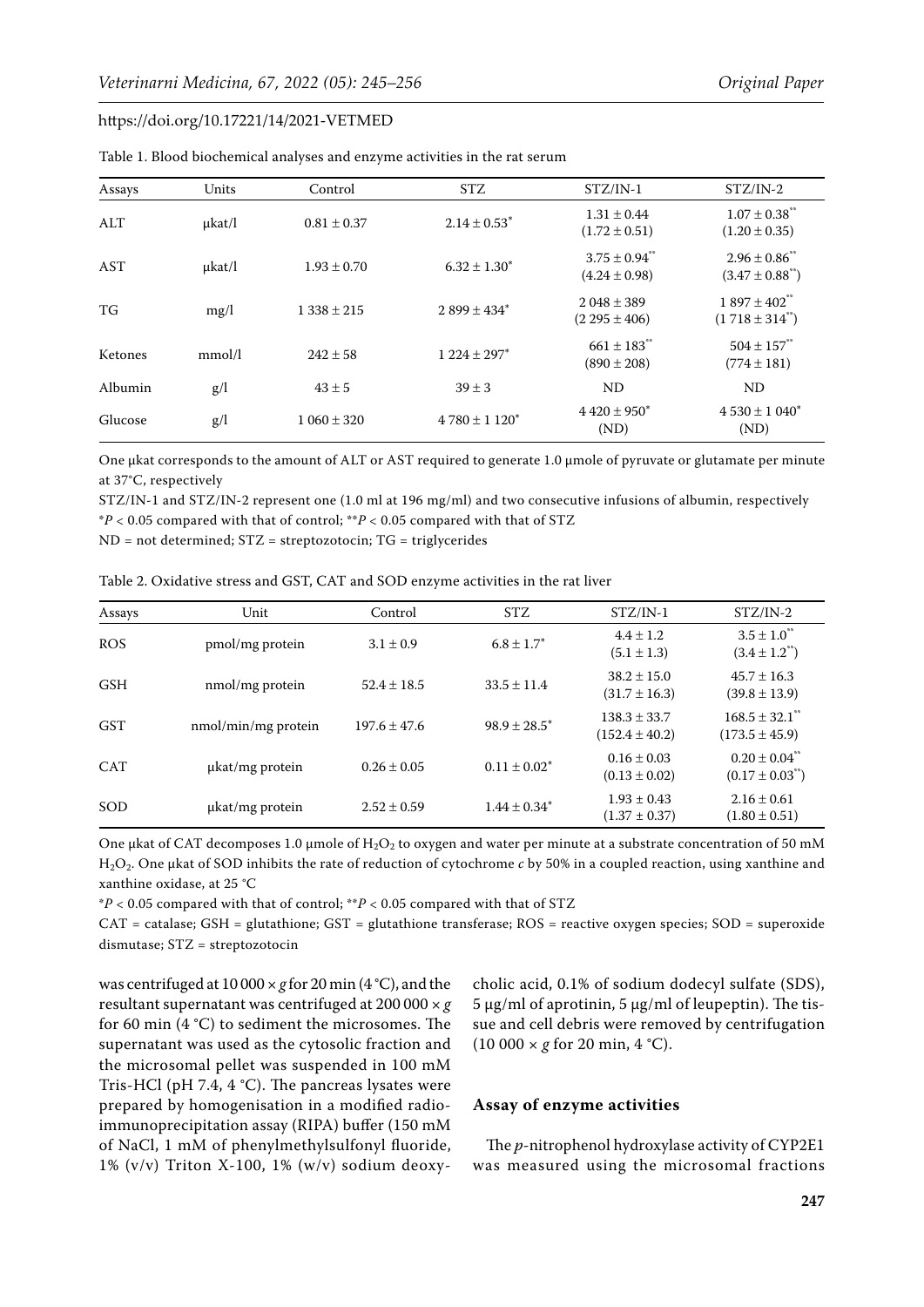([Reinke and Moyer 1985\)](#page-11-8): the reaction mixture (2 ml) contained microsomes (approximately  $175 \mu g$ of proteins), 200 µM of *p*-nitrophenol dissolved in 50 mM of Tris-HCl (pH 7.4), 5 mM of  $MgCl<sub>2</sub>$ , and 0.8 mM of nicotinamide adenine dinucleotide phosphate (NADPH). The reactions were initiated by the addition of NADPH. After incubation for 20 min at 37 °C, the reactions were terminated by the addition of 0.5 ml of 0.6 N perchloric acid. After the removal of the proteins by centrifugation, the resultant metabolite, 4-nitrocatechol was analysed by high-performance liquid chromatography (HPLC) using the absorbance at 480 nm. The activity values were expressed as nmol hydroxylated nitrophenol/min/mg protein. The thiol-specific peroxidase activity of the serum albumin was measured as previously described ([Cha and Kim 1996](#page-10-8)); the albumin-induced removal of hydrogen peroxide  $(H<sub>2</sub>O<sub>2</sub>)$  mediated by glutathione (GSH) was analysed in a 100 µl reaction mixture containing 0.5 mM of  $H_2O_2$ , 5 mM of GSH, 50 mM of HEPES [4-(2-hydroxyethyl)-1-piperazineethanesulfonic acid] (pH 7.2), and 1.2 mg/ml of albumin. After incubation for 30 min at 37 °C, 0.7 ml of trichloroacetic acid (12.5%, w/v) was added to terminate the reaction. To measure the concentration of the remaining  $H_2O_2$ , 0.2 ml of 10 mM Fe(NH<sub>4</sub>)<sub>2</sub>(SO<sub>4</sub>)<sub>2</sub> and 0.1 ml of 2.5 N potassium thiocyanate (KSCN) were added. The absorbance of the purple-coloured sample was monitored at 480 nm. The glutathione 0167*S*-transferase (GST) activity was measured using an assay kit provided by Sigma Aldrich (St. Louis, MI, USA), based on a method reported previously [\(Habig et al. 1974\)](#page-10-9). The serum alanine aminotransferase (ALT) and aspartate aminotransferase (AST) activities were measured using a Dri-chem® 4000i auto-analyser (Fujifilm Co., Tokyo, Japan). The superoxide dismutase (SOD) activity was determined according to a method previously described ([Beauchamp and Fridovich 1971\)](#page-10-10); after homogenisation of the liver sample, the cytosolic fractions (0.4 mg of proteins) were mixed with 50 mM of carbonic buffer (pH 10.2), 0.1 mM of  $Na<sub>2</sub>$ -EDTA, 0.1 mM of xanthine, and 0.025 mM of nitro blue tetrazolium (NBT) and illuminated at 25 °C for 10 minutes. Then, xanthine oxidase  $(3.3 \times 10^{-6} \text{ mM})$ was added to the reaction mixture, and the reduction of NBT was measured spectrophotometrically at 560 nm. The catalase (CAT) activity was determined using the method described by [Aebi \(1984\)](#page-9-0)  using the cytosolic fractions (0.15 mg proteins). A decrease in the  $H_2O_2$  absorbance was measured spectrophotometrically at 240 nm in 1 ml of a reaction mixture containing 10 mM of  $H_2O_2$  and 20 µl of the supernatant in 50 mM of a potassium phosphate buffer (pH 7.0). The CAT activity was expressed as one (l) mole of  $H_2O_2$  decomposed/mg protein/min at pH 7.0 at 25 °C.

# **Immunoblot analysis of microsomal CYP2E1 and pancreatic glutamic acid decarboxylase (GAD)**

The microsomal liver proteins and pancreas lysate (80 µg/well) were separated using 11% sodium dodecyl sulfate-polyacrylamide gel electrophoresis (SDS-PAGE). After electrophoresis, the gel was transferred to a polyvinylidene difluoride membrane (Millipore, Bedford, MA, USA). The membrane was incubated with an anti-CYP2E1 antibody [Abcam, Cambridge, UK; 1/1 000 (v/v)] or anti-GAD 65/67 antibody [Sigma-Aldrich, St. Louis, MO, USA;  $1/20000 (v/v)$ , and then with an anti-rabbit IgG-HRP secondary antibody (Sigma-Aldrich, St. Louis, MO, USA) for 1 h each. The proteins were visualised using enhanced chemiluminescence (Amersham Biosciences, Buckinghamshire, UK). The protein band intensities were quantified using ImageJ software (National Institute of Health, USA).

# **Measurement of oxidative stress**

The levels of ROS were measured by a spectrofluorimetric method with the cytosolic fractions (1.5 mg proteins) using 2,7-dichlorofluorescein diacetate as a probe according to the method described previously ([Bhagwat et al. 1998](#page-10-11)). The sulfhydryl content in the purified albumin was measured with 5,5-dithio-*bis*-2-nitrobenzoic acid (ThermoFisher Scientific, Waltham, MA, USA). The reduced GSH levels were also determined with the cytosolic fractions by the protein-free sulfhydryl content using Ellman's reagent (ThermoFisher Scientific, Waltham, MA, USA), based on a method reported previously [\(Buttar et al. 1977](#page-10-12)).

# **Statistical analysis**

The data were analysed using GraphPad InStat v3.0 (GraphPad Software Inc., La Jolla, CA, USA).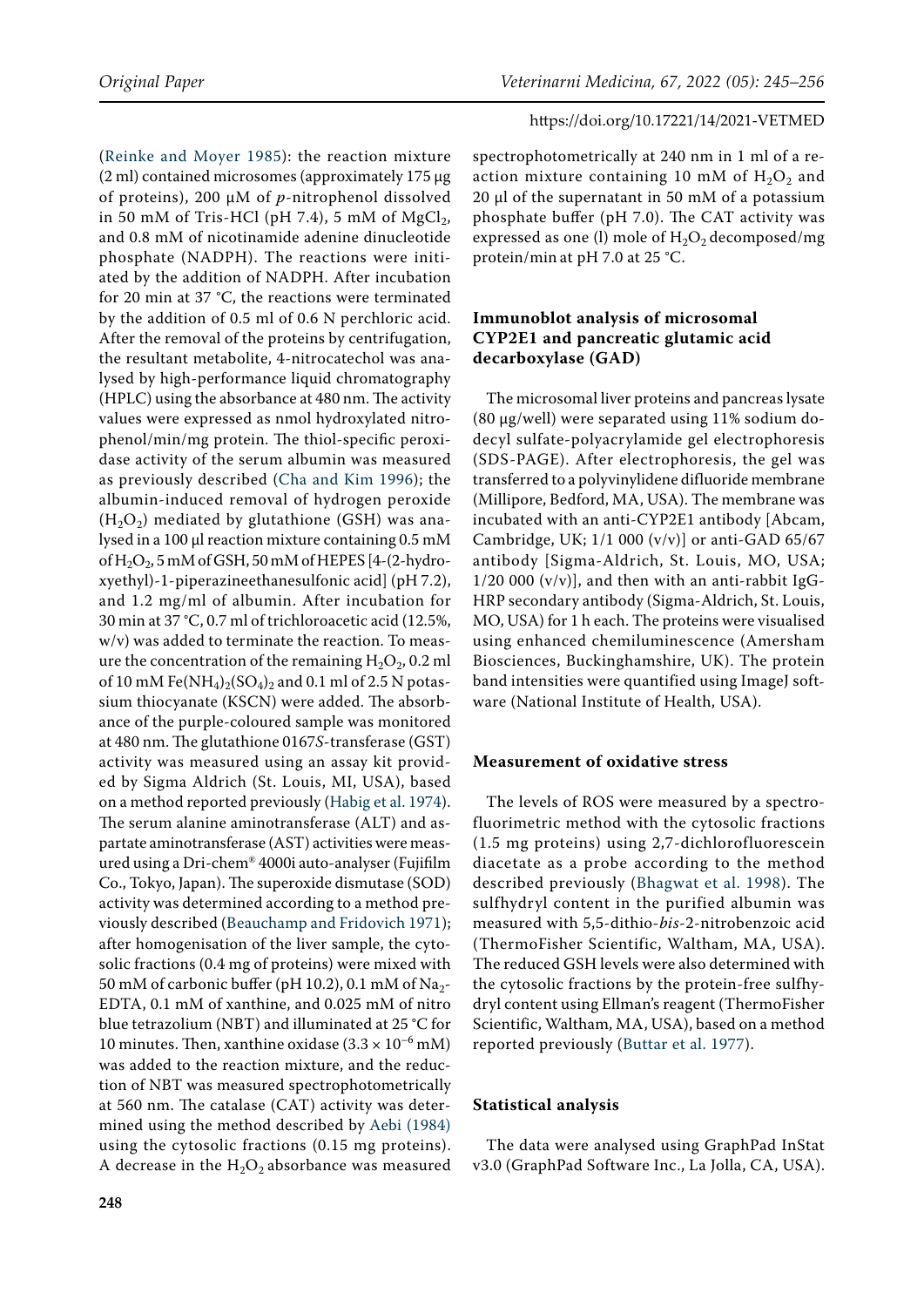The results are expressed as the mean ± standard deviation. The differences between groups were analysed by one-way analysis of variance (ANOVA) followed by Dunnett's multiple comparison test. A *P*-value of < 0.05 was considered to indicate a statistically significant difference.

## **Protein concentration assay**

The protein concentrations were estimated using a bicinchoninic acid procedure (Pierce, Rockford, IL, USA), with a bovine serum albumin solution as the standard.

**Tryptophan fluorescence**

<span id="page-4-0"></span> $(A)$  0.5

For the measurement of the intrinsic tryptophan (Trp) fluorescence of the albumin, the emission

 $(A) 0.5$ <sup>T</sup> (B) (B) (C)

spectra were obtained in the range of 320−450 nm, with an excitation wavelength of 295 nm, using an RF-5301 PC spectrofluorometer (Shimadzu, Kyoto, Japan) at 30 °C. The commercial albumin purified from the rat serum was obtained from Abcam, and the purity was analysed by SDS-PAGE. All the solutions used in the present study were sterilised by filtration or autoclaving.

## **RESULTS**

<span id="page-4-1"></span>STZ is known to exert a detrimental effect on the liver through increased oxidative stress in rats [\(Kakkar et al. 1998\)](#page-10-13). In the present study, the blood biochemical parameters and activities of the serum ALT and AST, including the production of oxidative stress, were measured to evaluate and confirm liver injury upon the STZ treatment in the rats. The concentrations of ketone bodies (3-hydroxy-

<span id="page-4-2"></span> $(C)$  1.0



Figure 1. Time-dependent changes in the peroxidase activities (A), tryptophan fluorescence at  $\lambda_{\max}$  (B), and the numbers of free thiol group in the albumin (C)

All the experiments were performed with purified serum albumin at each indicated day after treatment of the rats with STZ (d-RSA) or with a citrate buffer (n-RSA). The diabetic occurrence was confirmed based on the blood glucose levels (over 3.0 g/l) five days after the STZ treatment (therefore, the days in the figures represent each indicated time after the STZ injection). The data are represented as the mean  $\pm$  SD,  $n = 7$ 

\**P* < 0.05 indicates a comparison with values of n-RSA

In (A), 0.5 mM of  $H_2O_2$  was added to the reaction mixtures, and, after a 30 min incubation at 37 °C, the concentration of remaining  $H_2O_2$  was measured to determine peroxidase activity. In (B), the a.u. in the y-axis represents arbitrary unit. In (C), the number of thiol/RSA in the y-axis represents the number of thiol groups per albumin molecule STZ = streptozotocin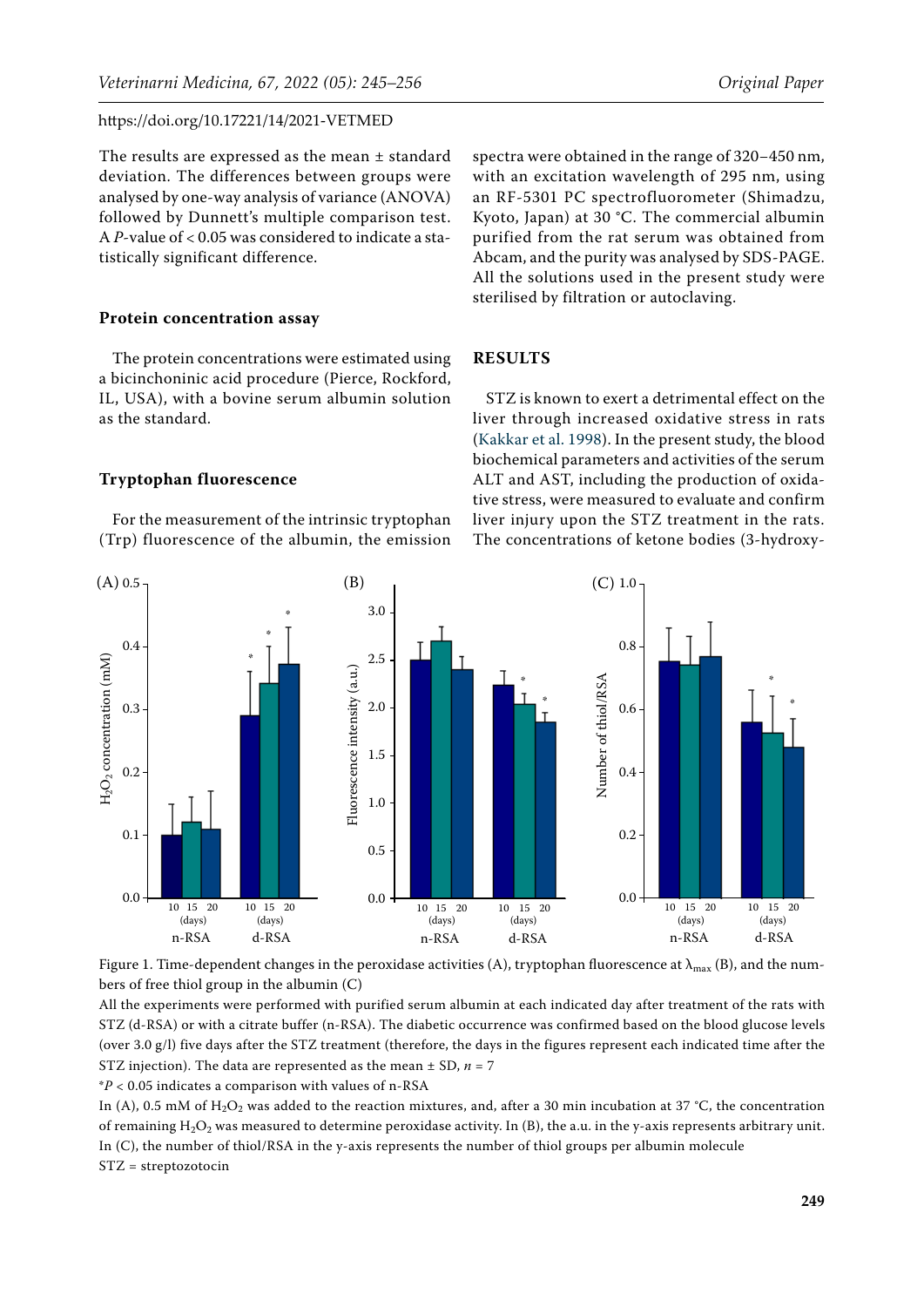butyrate and acetoacetate) and TG as well as the glucose level were enhanced in the serum of STZtreated rats compared with those of the normal rats, indicating the development of type 1 diabetes ([Table 1\)](#page-2-0). In addition, the activities of serum ALT and AST increased by approximately 2.6- and 3.3 fold, respectively, in the STZ-treated rats compared to those in the normal rats. [Table 1](#page-2-0) also shows that the albumin level in the serum of the STZ-treated rats decreased by approximately 9% compared with that of the normal rats, although the difference was not statistically significant.

The STZ treatment resulted in an approximately 2.2-fold elevation in the production of ROS in the cytosolic fractions of the rat liver [\(Table 2\)](#page-2-1). Moreover, the GSH concentration and GST, CAT, and SOD enzyme activities in the STZ-treated

<span id="page-5-0"></span>



<span id="page-5-2"></span>

rats were 64, 50, 42, and 57%, respectively, of the control values in the normal rats. These results collectively imply that STZ mediated the elevation of the oxidative stress and a decrease in the reducing potentials of the liver in the STZ-diabetic rats. The parameters shown in [Tables 1](#page-2-0) and [2 w](#page-2-1)ere measured 15 days after the diabetes occurrence (as judged by the blood glucose level and at a time point of 20 days in [Figures 1](#page-4-0), [2,](#page-5-0) and [3](#page-6-0)), and therefore the values may have changed with the progression in diabetes severity.

In contrast to the changes in the observed variables in the STZ-treated rats, the co-administration of the exogenous albumin, purified from the normal rats, together with the STZ significantly reduced the elevated TG and ketones levels and the ALT and AST activities, although the molecular

<span id="page-5-1"></span>

Figure 2. Immunoblots (A), their quantification (B), and catalytic activity (C) for CYP2E1

In (B), the relative band intensities of CYP2E1 were determined using ImageJ software; the control sample at 10 days was set to one (1). In (C), the y-axis represents the relative activity of CYP2E1; the level of rat microsomes 10 days after injection of the citrate buffer was set to one (1). In (A), (B), and (C), five individual samples in each group were collected and used for the experiments

 $*P < 0.05$ ,  $*P < 0.05$  indicates a comparison with values of the normal and STZ-diabetic rats, respectively

Control, STZ, STZ/IN-1, and STZ/IN-2 represent the results for the immunoblot and catalytic activity with liver microsomes of the normal, STZ-diabetic, and STZ/albumin (IN-1 and IN-2)-treated rats, respectively STZ = streptozotocin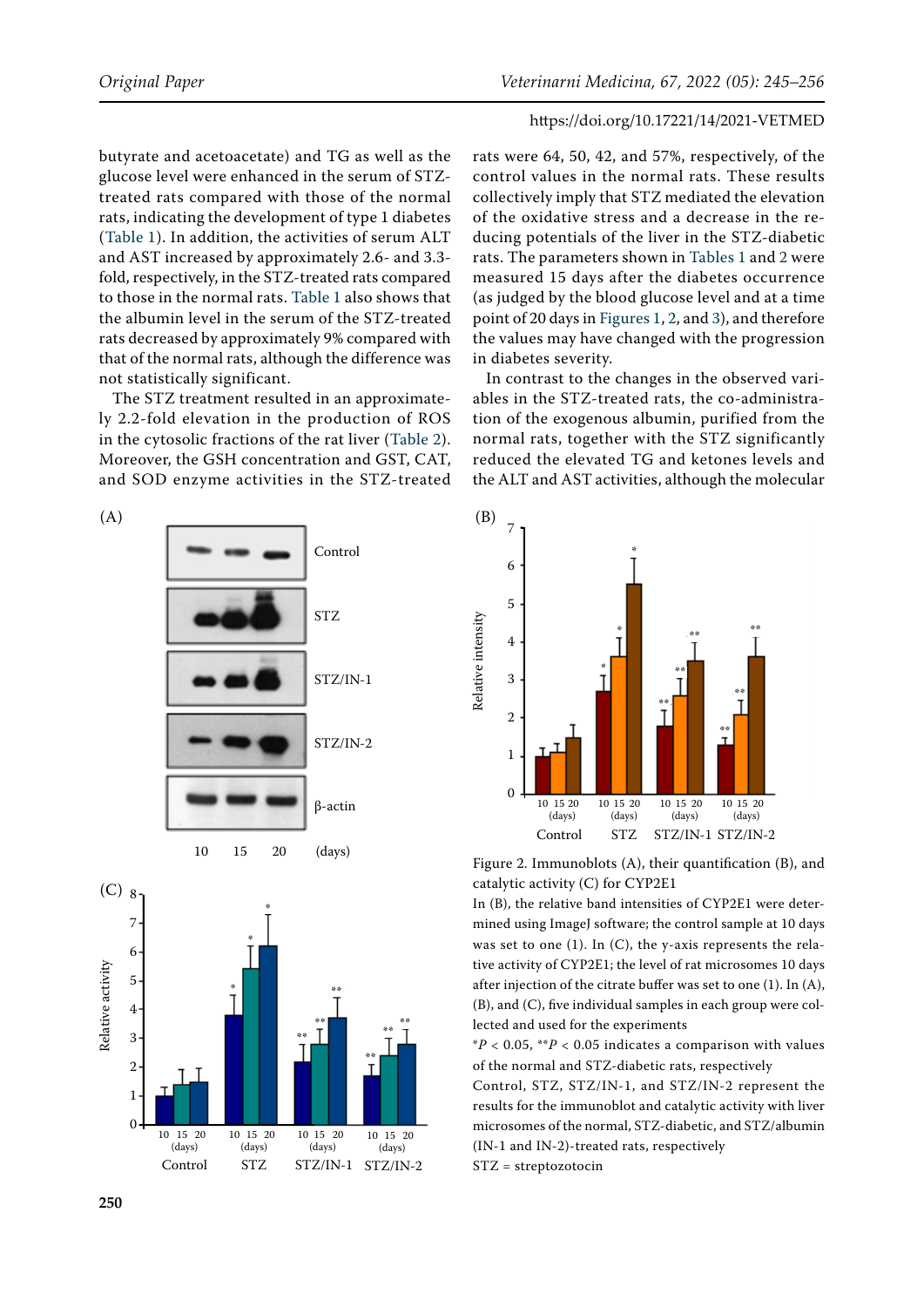<span id="page-6-0"></span>

Figure 3. Immunoblots (A) and their quantification (B) for glutamic acid decarboxylase (GAD)

The amounts of GAD in the pancreas lysates were determined by immunoblotting using the anti-GAD 65/67 antibody. The protein bands on the immunoblots were analysed by ImageJ software and the results were expressed as the relative intensity in the y-axis; the STZ-treated sample was set to one (1)

\**P* < 0.05 indicates a comparison with values of normal rats

Control, STZ, STZ/IN-1, and STZ/IN-2 represent the results for the immunoblot with pancreas lysates of the normal, STZ-diabetic, and STZ/albumin (IN-1 and IN-2)-treated rats, respectively

GAPDH = glyceraldehyde 3-phosphase dehydrogenase; STZ = streptozotocin

mechanisms for these effects are currently unclear (IN-1 in [Table 1](#page-2-0)). The treatment with IN-2 further decreased these values. In addition, the albumin infusion reduced the STZ-induced production of ROS (IN-1 and IN-2 in [Table 2](#page-2-1)). The albumin co-administration also restored the decreased GST, CAT, and SOD activities, including the reduced GSH level. However, the albumin-induced changes in the values shown in [Tables 1](#page-2-0) and [2](#page-2-1) did not approach the normal ranges, and the changes in the GSH and SOD values were not significant. Furthermore, the albumin concentration-dependency was not assessed in more detail, and the albumin administration had a negligible effect on blood glucose levels in the STZ-diabetic rats, regardless of the amount of administered albumin. Despite the distinct effect that the albumin infusion had on the indices tested, there remains a possibility that certain components in the albumin fraction could have influenced the results, because the albumin was purified from the blood of normal rats. To test this possibility and confirm the effect of the

external albumin administration, we repeated the experiments using commercially obtained rat albumin at the same concentrations as those for IN-1 and IN-2 and observed similar results to those of the purified samples (the values in parentheses in [Tables 1](#page-2-0) and [2\)](#page-2-1).

The antioxidant activity, such as the free radical scavenging, is a key biological function of serum albumin ([Roche et al. 2008](#page-11-4)) and we, therefore, measured the peroxidase activity of the albumin purified from the rat serum. [Figure 1A](#page-4-0) shows that the enzyme activity of the serum albumin from the STZ-diabetic rats was significantly lower than that of the untreated normal rats. Moreover, the activity was reduced in a time-dependent manner, whereas the normal albumin retained a similar activity regardless of the sampling time. These results suggest that the oxidation and/or glycation of the albumin impaired the antioxidant activity, as reported previously ([Bourdon et al. 1999](#page-10-14)). To confirm the result shown in [Figure 1A,](#page-4-0) the tryptophan fluorescence and number of free thiol groups in the albumin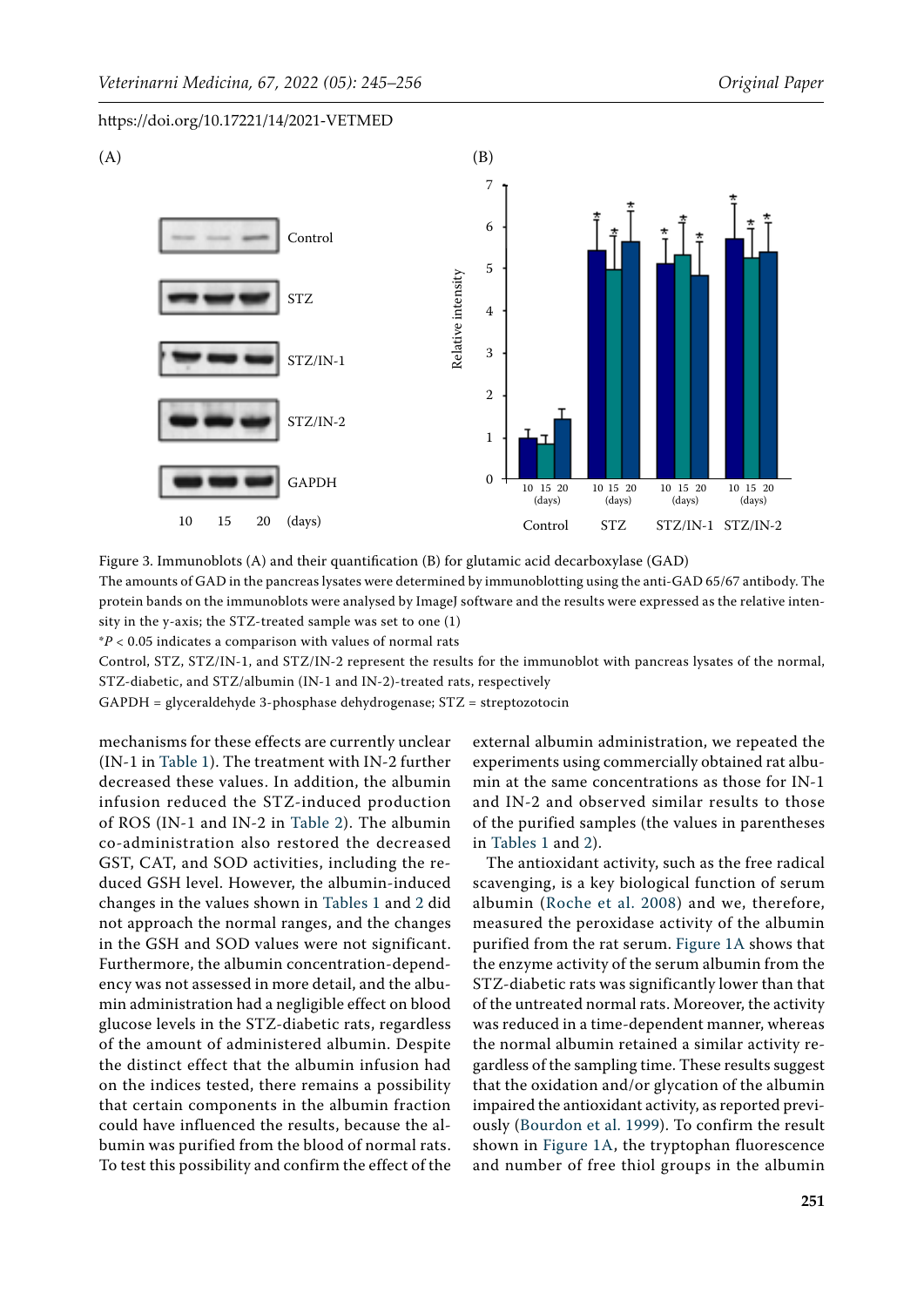were also analysed. [Figure 1B](#page-4-1) shows that the emission intensity of the albumin purified from the diabetic rats at  $\lambda_{\text{max}}$  (the emission wavelength showing the maximal fluorescence intensity) was lower than that of normal albumin at the same concentration and decreased as a function of time for the blood sampling, indicating a conformational change in the protein with time, as suggested previously ([Tayeh et al. 2009](#page-11-9)).

The measurement of the free thiol groups in the protein further supported this structural modification in the albumin ([Figure 1C](#page-4-2)), in which the reduced albumin has one free sulfhydryl group at Cys-34, whereas the oxidised albumin has a ligand bound to the sulfhydryl group [\(Hayashi et al.](#page-10-15)  [2002](#page-10-15)). The serum albumin purified from the normal rats was found to have 0.83 free thiol groups per albumin molecule on average, and this value was independent of the time from blood sample collection. In contrast, the value of the STZ-diabetic albumin was 0.62 and gradually decreased with an increasing time after the diabetes occurrence. As a control, the value for free thiol groups in the commercial albumins was determined to be 0.78 while the emission intensity at  $\lambda_{\text{max}}$  was very similar to the albumin purified from intact rats used in the present study (results not shown).

Enhanced oxidative stress in diabetes accompanies an increased expression of CYP2E1 ([Mari](#page-11-10)  [and Cederbaum 2001\)](#page-11-10), and CYP2E1 itself produces ROS ([Lieber 1997\)](#page-10-16). [Figure 2A](#page-5-0) and [2B](#page-5-1) shows that the expression of CYP2E1 was markedly enhanced in the liver microsomes of the STZ-treated rats with the increased time of sampling, whereas this was independent of the time in the untreated samples and lower than that of the diabetic rats. In contrast, the administration of normal albumin (IN-1) to the diabetic rats reduced the protein expression, and the treatment with IN-2 induced a more increased suppression of CYP2E1 expression. However, the albumin infusions did not completely suppress the elevated expression. The results for the CYP2E1 expression were supported by the *p*-nitrophenol hydroxylase activities of CYP2E1 in the microsomes of the STZ-diabetic rats, which were higher than those of intact rats and increased as a function of the sampling time ([Figure 2C\)](#page-5-2). Conversely, the albumin infusion reduced the enhanced activities and IN-2 was more efficient in this attenuation than IN-1. However, the albumin treatment still showed higher CYP2E1 activities than that in the intact rats. As a control experiment, the expression and activity of CYP3A4, another member of the cytochrome P450 superfamily, were also assessed and did not display any effect after the STZ administration or the co-administration of STZ with albumin (results not shown). These results collectively suggest that the external albumin specifically plays an important role in the suppression of the CYP2E1 expression and catalytic activity.

To test the possibility that the albumin co-administration may deactivate the efficacy of STZ in inducing diabetes in rats as the albumin binds to various endogenous and exogenous ligands, an immunoblot analysis for GAD, a candidate biomarker of type 1 diabetes ([Jun et al. 2002\)](#page-10-17), was performed. The GAD protein band intensity did not significantly differ between the STZ treated and STZ/albumin co-administered rats, although the expression was markedly enhanced compared with that of control sample [\(Figure 3](#page-6-0)). Moreover, the expression levels of GAD were similar in both groups regardless of the time intervals after treatment with STZ or STZ/albumin. Based on this result and similar blood glucose levels in both samples ([Table 1\)](#page-2-0), the possibility of an albumin-caused decrease in the STZ effectiveness in developing diabetes could be excluded.

## **DISCUSSION**

The present study shows that an albumin infusion could attenuate STZ-mediated liver damage, which may be attributed to the decreased levels and modification of albumin, and the resultant increase in ROS. When considered together with previous reports, the current results indicate that the functional activation of CYP2E1 in STZ-diabetic rats contributes to tissue injury. Inversely, our results also suggest that administration of normal albumin can potentially restore the detrimental effects of diabetes in the liver in rats.

The STZ treatment caused a decrease in the serum albumin level compared with that of intact rats ([Table 1\)](#page-2-0). Consistent with this result, a previous study reported that the albumin level decreased in the peripheral blood mononuclear cells of STZinduced diabetic rats, which resulted in an increased production of oxidative stress in the cells [\(Park et al. 2014\)](#page-11-11). As serum albumin is synthesised in the liver, an STZ treatment may affect the liver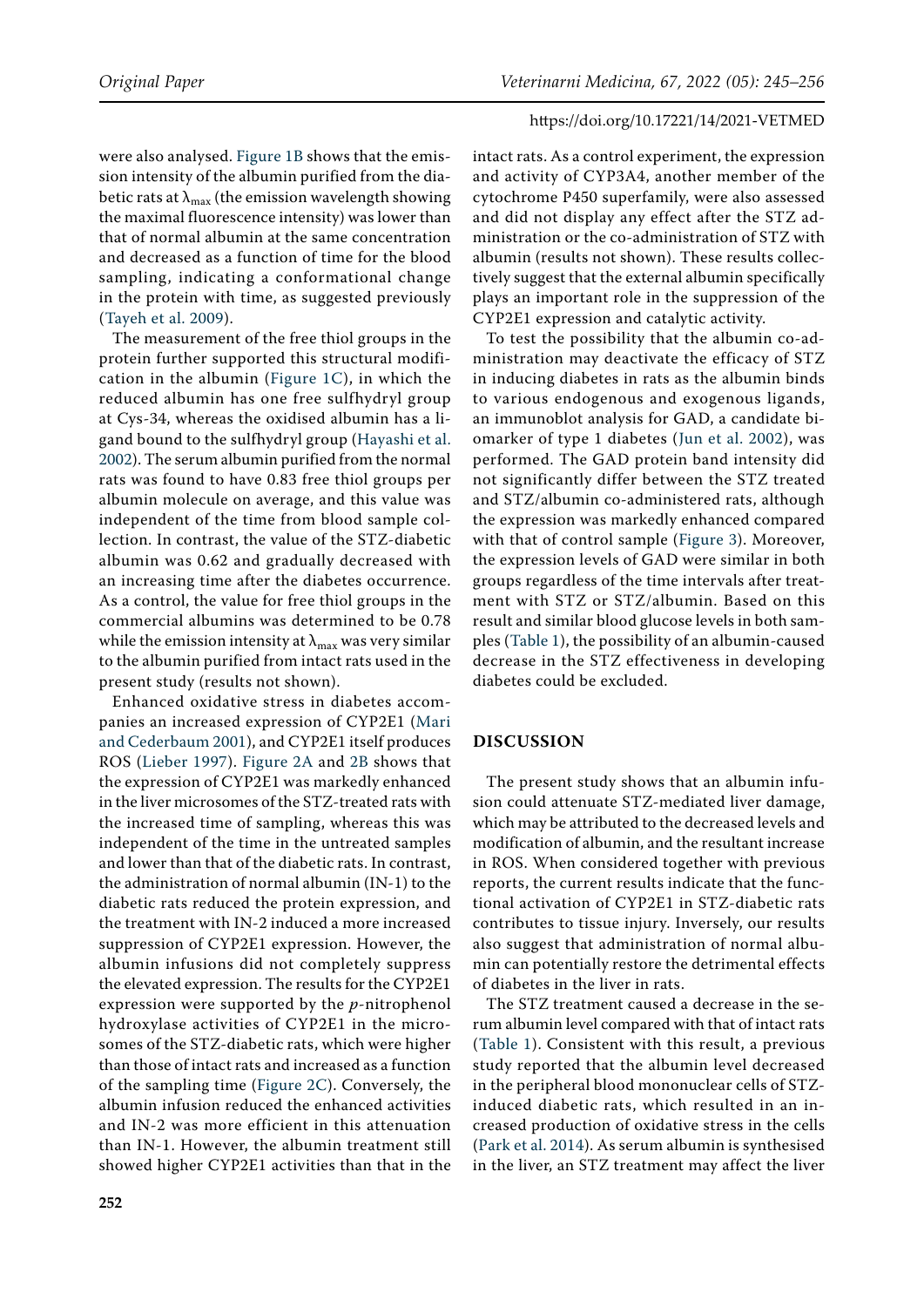functions involved in the synthesis and secretion of albumin, as well as inducing liver damage; this would explain the 2.6- to 3.3-fold increase in the serum ALT and AST activities in STZ-diabetic rats. This is consistent with previous reports ([Ahn et al.](#page-9-1)  [2006](#page-9-1)), although the enhanced degrees of the parameters were different from the former results. As the ALT and AST activities in the serum are used as an index for liver damage, these results suggest liver injury in the STZ-diabetic rats. Moreover, the decrease in the serum albumin level supports STZ-induced liver injury. However, it has also been reported that there was no significant difference in the serum albumin level between the intact and STZ-diabetic rats ([Omoruyi et al. 2013\)](#page-11-12). In addition to the possibility that STZ downregulates the synthesis and secretion of albumin in the liver, an insulin deficiency can also cause decreases in these functions in diabetes ([Bae et al. 2013](#page-9-2)). Moreover, low albumin levels in the serum increase the protein glycation in the plasma ([Bhonsle et al. 2012\)](#page-10-18), which may be responsible for the loss of the albumin function, as it has been shown to induce structural and functional changes in the albumin [\(Anguizola et al. 2013\)](#page-9-3).

Because albumin is the most abundant protein in the serum and has antioxidant properties, an albumin malfunction may result in the ineffective attenuation of oxidative stress in cells. The elevated levels of oxidants can also lead to an increase in the oxidation of albumin. [Figure 1A](#page-4-0) and [1B](#page-4-1) support the inter-relationship: the albumin in diabetic rats was more oxidised than that of the normal albumin and that oxidation may be responsible for the structural change and decreased antioxidant activity of the albumin in diabetic rats. These results also imply the that the STZ-induced changes in serum albumin were closely correlated with the severity of the diabetes. However, the total number of albumins damaged structurally and functionally by the STZ could not be deduced from the current results. Nonetheless, the STZ-mediated decrease in the albumin concentration and protein deformation can explain the elevated oxidative stress in the diabetic rats. Taken together, STZ may be considered to induce serial events in rats: a reduced albumin level in the serum, a detrimental modification of the serum albumin, and a concomitant increase in ROS.

As oxidative stress has been implicated in liver diseases and albumin infusions are widely used in liver cirrhosis [\(Carvalho and Verdelho Machado](#page-10-19)  [2018\)](#page-10-19), the current findings regarding the attenuation of an STZ-induced liver injury through albumin supplementation in diabetic rats may be closely related to these previous reports. However, the molecular mechanism(s) for the protective effect of albumin remains unknown and the therapeutic effect of albumin on liver cirrhosis is believed to be a result of its oncotic properties. In addition, the degree of STZ-induced liver injury shown in [Table 1](#page-2-0) might not be significant because 2- to 3-fold higher than normal ALT and AST activities in the serum are generally considered as reflecting a mild liver injury.

Regarding the dose-dependent effectiveness of albumin, it should be noted that the rats were probably overdosed with albumin (196 mg for IN-1 in [Table 1\)](#page-2-0), considering that physiological albumin concentrations in male rats are between 30 g/l to 51 g/l. Moreover, a 2-fold higher amount of albumin (IN-2) than that for IN-1 resulted in the more efficient remediation of the liver injury and elimination of the ROS. Whether the efficacy of this dose is specific to the STZ-mediated liver damage in rats is not currently known, and therefore, administering similar doses of albumin used in this study to other animal models may be difficult. A dose with half the amount of albumin in IN-1 ([Table 1](#page-2-0)) had a minimal effect in alleviating the STZ-induced liver damage (results not shown). Although there is no direct relation with the present study, albumin has been administered to 70 kg-adults at doses of 105 g on day 1 and 70 g on day 3 in a study on the effect of an albumin infusion on the renal function and survival of patients with cirrhosis and spontaneous bacterial peritonitis [\(Sort et al. 1999\)](#page-11-13).

At present, there is no direct evidence to show that oxidative stress induces the expression of CYP2E1, while a lot of reports have proved that CYP2E1 generates free radicals. Although CYP2E1-dependent oxidative stress following the induction of CYP2E1 by ethanol is one of the main causes of hepatotoxicity ([Jaeschke et al. 2002\)](#page-10-20), and CYP2E1 catalyses the ethanol oxidation in the liver [\(Osna and Donohue 2013\)](#page-11-14), alcohol is also metabolised by other enzymes, such as alcohol dehydrogenase, catalase, and a combination of NADPH-oxidase/catalase, resulting in oxidative stress ([Comporti et al. 2010\)](#page-10-21). These reports suggest that oxidative stress itself can trigger the expression of CYP2E1 and that albumin supplementation may thus suppress the expression of CYP2E1 by reducing the STZ-mediated ROS generation.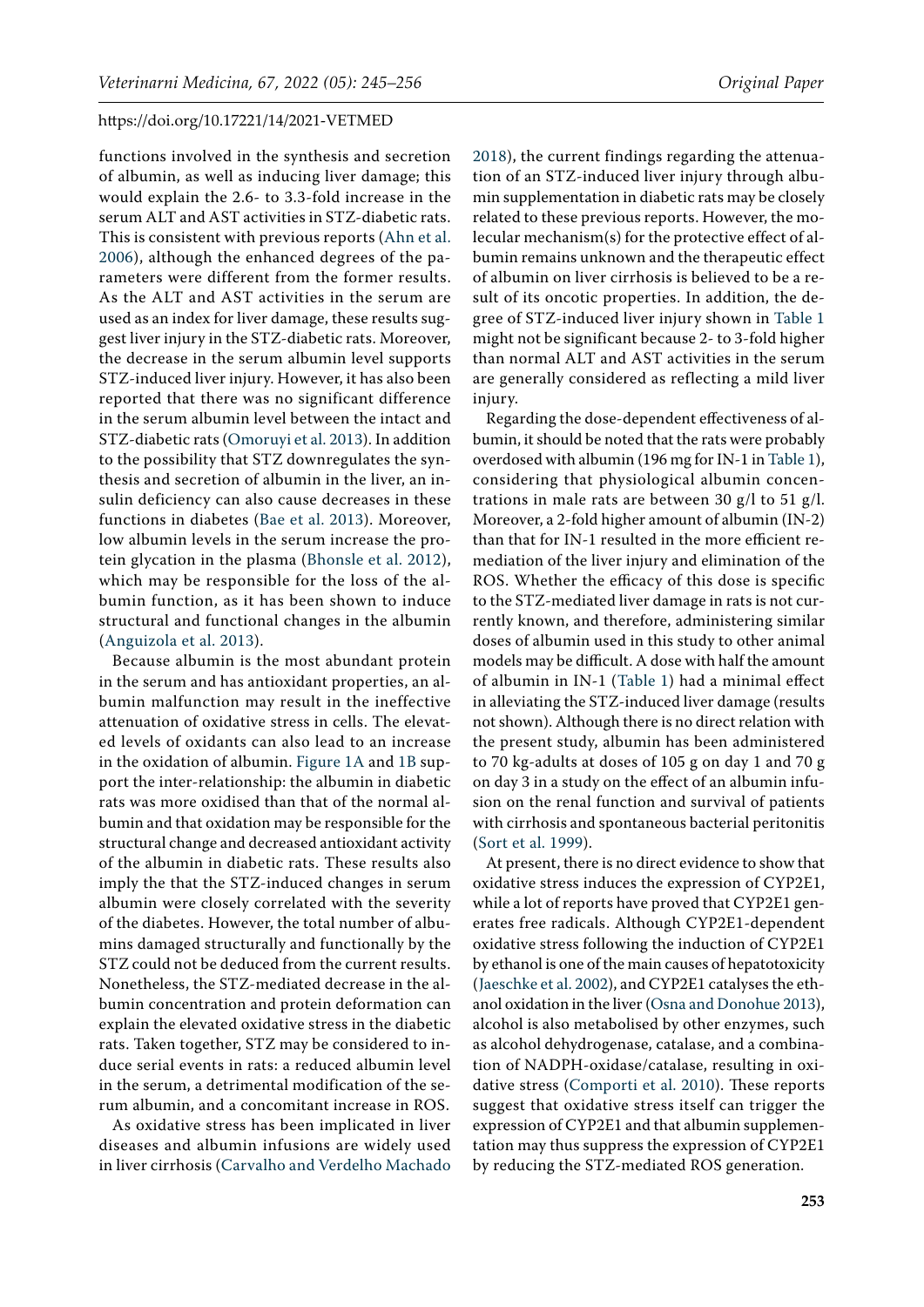Ketones and other small organic molecules are both substrates and inducers of CYP2E1 [\(Barnett](#page-10-22)  [et al. 1992\)](#page-10-22). The production of ketones in diabetes has been suggested to result in the increased expression and catalytic activity of CYP2E1 ([Chalasani](#page-10-23)  [et al. 2003;](#page-10-23) [Abdelmegeed et al. 2005\)](#page-9-4). Consistent with these reports, the present results showed that an albumin infusion led to a decrease in the levels of ketones in the blood and expression of CYP2E1. Hence, although ketones are not the sole inducers of CYP2E1 in diabetes and the molecular relationship between the albumin treatment and the ketone levels in blood is unclear, the suppression of the ketone production by the albumin infusion could be a mechanism for a reduction in the CYP2E1 expression in diabetic rats. However, conflicting results have also been reported, showing that fatty acid treatment downregulated the CYP2E1 expression at the mRNA level and enzymatic activity in human hepatocytes, but did not induce any significant change in the enzyme expression [\(Donato et al. 2007;](#page-10-24) [Aljomah et al. 2015\)](#page-9-5). Therefore, the role of ketone bodies inducing the expression of CYP2E1 remains unknown because these molecules are produced by the liver from fatty acids in type 1 diabetes.

A variety of xenobiotics and natural extracts have been suggested to show protective effects on STZinduced liver injury, and several of these have been used as drugs for remediation of other diseases ([Yanardag et al. 2005](#page-11-15); [Afrin et al. 2015](#page-9-6)). Regardless of their pharmacological effectiveness on the liver damage, these molecules may also elicit toxic and other side effects in cells. For example, although metformin is a well-known medication for the treatment of type 2 diabetes and was also suggested to have protective effects on liver injury in STZdiabetic rats ([Yanardag et al. 2005](#page-11-15)), this can also induce lactic acidosis and other deleterious symptoms [\(DeFronzo et al. 2016\)](#page-10-25). In contrast, an albumin administration is believed to have excellent safety, and serious adverse events in albumin recipients are therefore very rare ([von Hoegen and Waller 2001](#page-11-16); [Vincent et al. 2003\)](#page-11-17).

Considering the overall results obtained, it can be concluded that treatment with exogenous normal albumin may reduce the oxidative stress and restore the liver injury induced by diabetes. This is also supported by the albumin-induced decrease in the ketone levels, as a high level of ketones in the blood is a typical indicator of type 1 diabetes. However,

further experiments, such as histological studies, should be performed to estimate the exact liver state. In addition, there remains a possibility that the production of ROS and liver damage were induced by the STZ treatment *per se*. Nonetheless, the present study demonstrates that an STZ-mediated liver injury could be recovered by administration of external normal albumin, which can thus serve as an alternative remedy for liver damage induced by type 1 diabetes. Moreover, the current results may be applied to other tissue and cellular injuries, as increased oxidative stress plays an important role in the aetiology and pathogenesis of many diseases [\(Liguori et al. 2018](#page-10-26)). However, several issues, such as the determination of the optimal dose and application to other animals, still remain to be addressed before an external albumin administration can be used to clinically treat liver damage.

# **Conflict of interest**

The authors declare no conflict of interest.

#### **REFERENCES**

- <span id="page-9-4"></span>Abdelmegeed MA, Carruthers NJ, Woodcroft KJ, Kim SK, Novak RF. Acetoacetate induces CYP2E1 protein and suppresses CYP2E1 mRNA in primary cultured rat hepatocytes. J Pharmacol Exp Ther. 2005 Oct;315(1):203-13.
- <span id="page-9-0"></span>Aebi H. Catalase in vitro. Methods Enzymol. 1984;105:121-6.
- <span id="page-9-6"></span>Afrin R, Arumugam S, Soetikno V, Thandavarayan RA, Pitchaimani V, Karuppagounder V, Sreedhar R, Harima M, Suzuki H, Miyashita S, Nomoto M, Suzuki K, Watanabe K. Curcumin ameliorates streptozotocin-induced liver damage through modulation of endoplasmic reticulum stress-mediated apoptosis in diabetic rats. Free Radic Res. 2015 Mar;49(3):279-89.
- <span id="page-9-1"></span>Ahn T, Yun CH, Oh DB. Tissue-specific effect of ascorbic acid supplementation on the expression of cytochrome P450 2E1 and oxidative stress in streptozotocin-induced diabetic rats. Toxicol Lett. 2006 Sep 30;166(1):27-36.
- <span id="page-9-5"></span>Aljomah G, Baker SS, Liu W, Kozielski R, Oluwole J, Lupu B, Baker RD, Zhu L. Induction of CYP2E1 in non-alcoholic fatty liver diseases. Exp Mol Pathol. 2015 Dec;99(3):677-81.
- <span id="page-9-3"></span>Anguizola J, Matsuda R, Barnaby OS, Hoy KS, Wa C, De-Bolt E, Koke M, Hage DS. Review: Glycation of human serum albumin. Clin Chim Acta. 2013 Oct 21;425:64-76.
- <span id="page-9-2"></span>Bae JC, Seo SH, Hur KY, Kim JH, Lee MS, Lee MK, Lee WY, Rhee EJ, Oh KW. Association between serum albumin,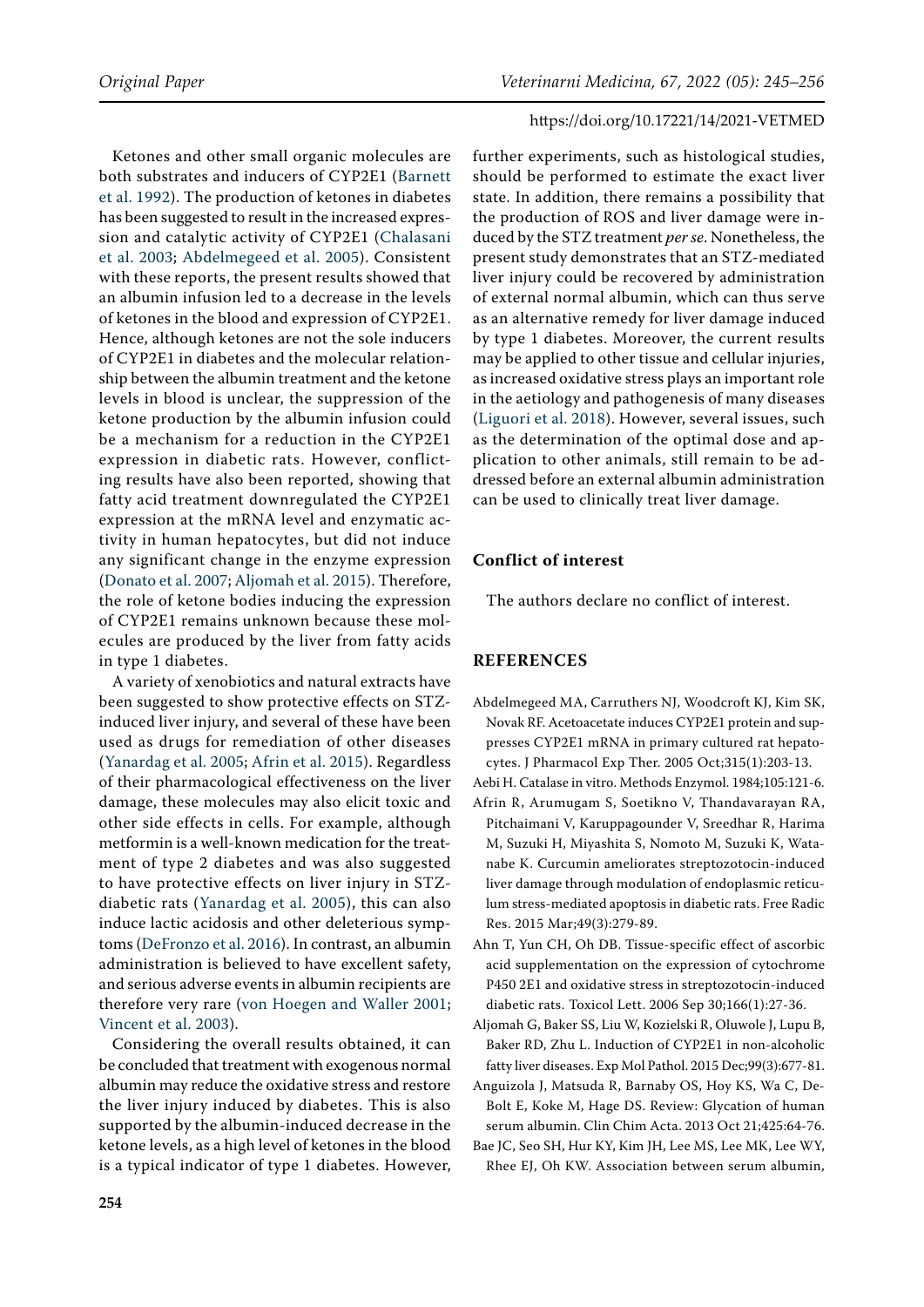insulin resistance, and incident diabetes in nondiabetic subjects. Endocrinol Metab (Seoul). 2013 Mar;28(1):26-32.

- <span id="page-10-22"></span>Barnett CR, Petrides L, Wilson J, Flatt PR, Ioannides C. Induction of rat hepatic mixed-function oxidases by acetone and other physiological ketones: Their role in diabetes-induced changes in cytochrome P450 proteins. Xenobiotica. 1992 Dec;22(12):1441-50.
- <span id="page-10-10"></span>Beauchamp C, Fridovich I. Superoxide dismutase: Improved assays and an assay applicable to acrylamide gels. Anal Biochem. 1971 Nov;44(1):276-87.
- <span id="page-10-11"></span>Bhagwat SV, Vijayasarathy C, Raza H, Mullick J, Avadhani NG. Preferential effects of nicotine and 4-(N-methyl-Nnitrosamine)-1-(3-pyridyl)-1-butanone on mitochondrial glutathione S-transferase A4-4 induction and increased oxidative stress in the rat brain. Biochem Pharmacol. 1998 Oct 1;56(7):831-9.
- <span id="page-10-18"></span>Bhonsle HS, Korwar AM, Kote SS, Golegaonkar SB, Chougale AD, Shaik ML, Dhande NL, Giri AP, Shelgikar KM, Boppana R, Kulkarni MJ. Low plasma albumin levels are associated with increased plasma protein glycation and HbA1c in diabetes. J Proteome Res. 2012 Feb 3;11(2): 1391-6.
- <span id="page-10-6"></span>Bourdon E, Blache D. The importance of proteins in defense against oxidation. Antioxid Redox Signal. 2001 Apr; 3(2):293-311.
- <span id="page-10-14"></span>Bourdon E, Loreau N, Blache D. Glucose and free radicals impair the antioxidant properties of serum albumin. FASEB J. 1999 Feb;13(2):233-44.
- <span id="page-10-12"></span>Buttar HS, Chow AY, Downie RH. Glutathione alterations in rat liver after acute and subacute oral administration of paracetamol. Clin Exp Pharmacol Physiol. 1977 Jan-Feb;4(1):1-6.
- <span id="page-10-5"></span>Caro AA, Cederbaum AI. Oxidative stress, toxicology, and pharmacology of CYP2E1. Annu Rev Pharmacol Toxicol. 2004 Feb;44:27-42.
- <span id="page-10-19"></span>Carvalho JR, Verdelho Machado M. New insights about albumin and liver disease. Ann Hepatol. 2018 Jul-Aug;17 (4):547-60.
- <span id="page-10-23"></span>Chalasani N, Gorski JC, Asghar MS, Asghar A, Foresman B, Hall SD, Crabb DW. Hepatic cytochrome P450 2E1 activity in nondiabetic patients with nonalcoholic steatohepatitis. Hepatology. 2003 Mar;37(3):544-50.
- <span id="page-10-8"></span>Cha MK, Kim IH. Glutathione-linked thiol peroxidase activity of human serum albumin: A possible antioxidant role of serum albumin in blood plasma. Biochem Biophys Res Commun. 1996 May 15;222(2):619-25. Erratum in: Biochem Biophys Res Commun 1996 Aug 14;225(2):695.
- <span id="page-10-2"></span>Chen J, Jiang S, Wang J, Renukuntla J, Sirimulla S, Chen J. A comprehensive review of cytochrome P450 2E1 for xenobiotic metabolism. Drug Metab Rev. 2019 May; 51(2):178-95.
- <span id="page-10-21"></span>Comporti M, Signorini C, Leoncini S, Gardi C, Ciccoli L, Giardini A, Vecchio D, Arezzini B. Ethanol-induced oxidative stress: Basic knowledge. Genes Nutr. 2010 Jun;5(2):101-9.
- <span id="page-10-25"></span>DeFronzo R, Fleming GA, Chen K, Bicsak TA. Metforminassociated lactic acidosis: Current perspectives on causes and risk. Metabolism. 2016 Feb;65(2):20-9.
- <span id="page-10-0"></span>Desco MC, Asensi M, Marquez R, Martinez-Valls J, Vento M, Pallardo FV, Sastre J, Vina J. Xanthine oxidase is involved in free radical production in type 1 diabetes: Protection by allopurinol. Diabetes. 2002 Apr;51(4):1118-24.
- <span id="page-10-24"></span>Donato MT, Jimenez N, Serralta A, Mir J, Castell JV, Gomez-Lechon MJ. Effects of steatosis on drug-metabolizing capability of primary human hepatocytes. Toxicol In Vitro. 2007 Mar;21(2):271-6.
- <span id="page-10-3"></span>Guengerich FP, Kim DH, Iwasaki M. Role of human cytochrome P-450 IIE1 in the oxidation of many low molecular weight cancer suspects. Chem Res Toxicol. 1991 Mar-Apr;4(2):168-79.
- <span id="page-10-9"></span>Habig WH, Pabst MJ, Jakoby WB. Glutathione S-transferases. The first enzymatic step in mercapturic acid formation. J Biol Chem. 1974 Nov 25;249(22):7130-9.
- <span id="page-10-15"></span>Hayashi T, Suda K, Imai H, Era S. Simple and sensitive highperformance liquid chromatographic method for the investigation of dynamic changes in the redox state of rat serum albumin. J Chromatogr B Analyt Technol Biomed Life Sci. 2002 May 25;772(1):139-46.
- <span id="page-10-20"></span>Jaeschke H, Gores GJ, Cederbaum AI, Hinson JA, Pessayre D, Lemasters JJ. Mechanisms of hepatotoxicity. Toxicol Sci. 2002 Feb;65(2):166-76.
- <span id="page-10-17"></span>Jun HS, Khil LY, Yoon JW. Role of glutamic acid decarboxylase in the pathogenesis of type 1 diabetes. Cell Mol Life Sci. 2002 Nov;59(11):1892-901.
- <span id="page-10-13"></span>Kakkar R, Mantha SV, Radhi J, Prasad K, Kalra J. Increased oxidative stress in rat liver and pancreas during progression of streptozotocin-induced diabetes. Clin Sci (Lond). 1998 Jun;94(6):623-32.
- <span id="page-10-7"></span>Kamath SA, Kummerow FA, Narayan KA. A simple procedure for the isolation of rat liver microsomes. FEBS Lett. 1971 Sep 15;17(1):90-2.
- <span id="page-10-4"></span>Leung TM, Nieto N. CYP2E1 and oxidant stress in alcoholic and non-alcoholic fatty liver disease. J Hepatol. 2013 Feb;58(2):395-8.
- <span id="page-10-16"></span>Lieber CS. Cytochrome P-4502E1: Its physiological and pathological role. Physiol Rev. 1997 Apr 1;77(2):517-44.
- <span id="page-10-26"></span>Liguori I, Russo G, Curcio F, Bulli G, Aran L, Della-Morte D, Gargiulo G, Testa G, Cacciatore F, Bonaduce D, Abete P. Oxidative stress, aging, and diseases. Clin Interv Aging. 2018 Apr 26;13:757-72.
- <span id="page-10-1"></span>Low PA, Nickander KK, Tritschler HJ. The roles of oxidative stress and antioxidant treatment in experimental diabetic neuropathy. Diabetes. 1997 Sep;46(Suppl\_2):S38-42.